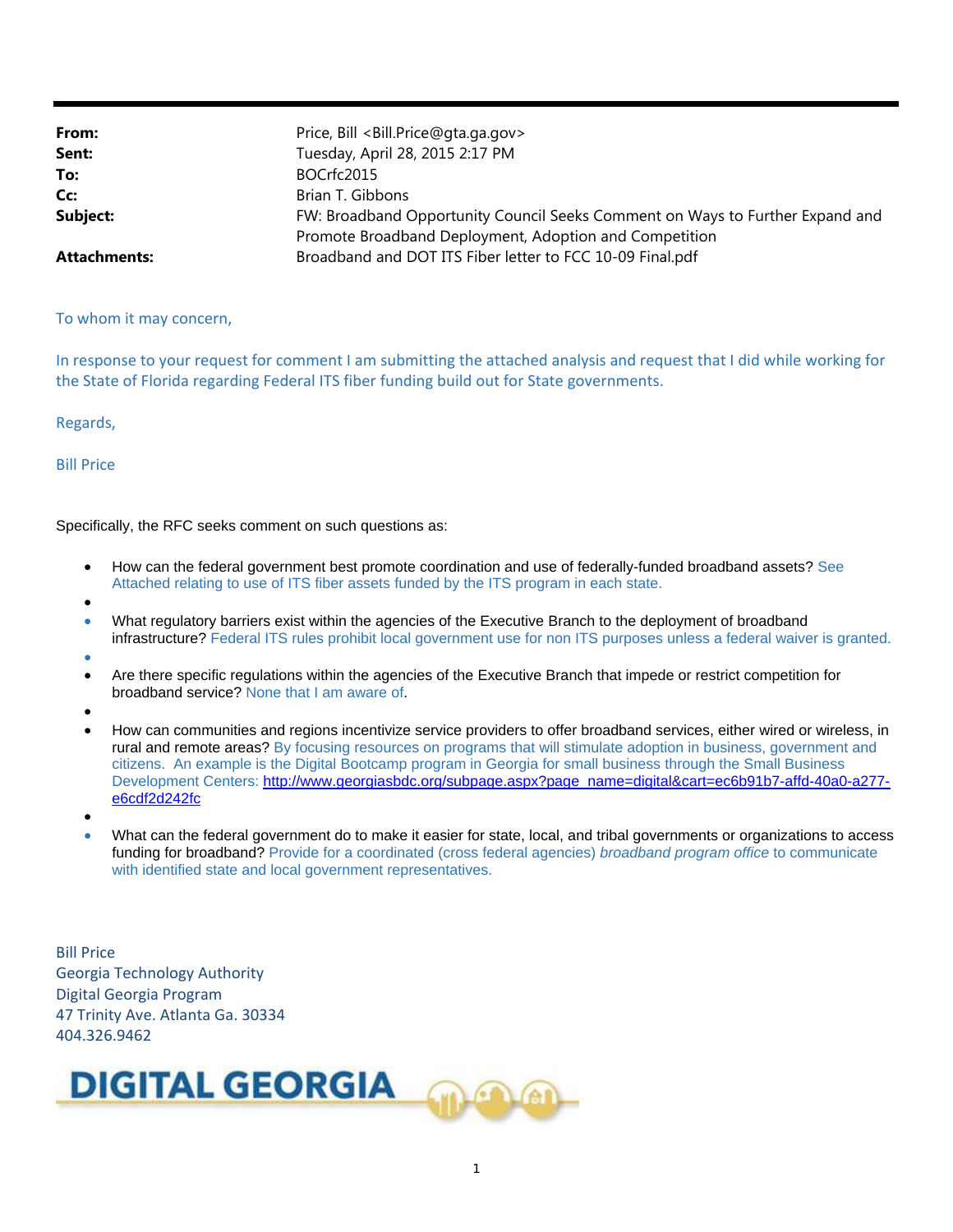**From:** Joelle Tessler [mailto:JTessler@ntia.doc.gov] **Sent:** Tuesday, April 28, 2015 10:20 AM **To:** Joelle Tessler **Subject:** Broadband Opportunity Council Seeks Comment on Ways to Further Expand and Promote Broadband Deployment, Adoption and Competition

# **Broadband Opportunity Council Seeks Comment on Ways to Further Expand and Promote Broadband Deployment, Adoption and Competition**

FOR IMMEDIATE RELEASE: April 28, 2015

News Media Contact: Juliana Gruenwald, (202) 482-2145, jgruenwald@ntia.doc.gov

USDA News Media Contact: Anne Mayberry (202) 690-1756 anne.mayberry@wdc.usda.gov

http://www.ntia.doc.gov/press-release/2015/broadband-opportunity-council-seeks-comment

WASHINGTON – Today, the President's interagency Broadband Opportunity Council (BOC) announced it is seeking public comment on how federal agencies can promote broadband deployment, adoption and competition.

In a request for comment (RFC), the Departments of Agriculture and Commerce - which are co-chairing the BOC - are asking the public for input in helping to identify regulations and other barriers that are hampering deployment of broadband. The RFC also is seeking recommendations on ways to promote public and private investment in broadband and get a better understanding of the challenges facing areas that lack access to broadband. The Council, which is made up of 25 federal agencies, was established by a March 23 Presidential Memorandum to develop a framework of recommendations to explore ways to remove unnecessary regulatory and policy barriers, incentivize investment, and align funding polices and decisions to support broadband access and adoption.

"In an increasingly interconnected world, reliable access to broadband is essential to U.S. economic growth and competitiveness," said Assistant Secretary for Communications and Information and Administrator of the National Telecommunications and Information Administration Lawrence E. Strickling, who has been designated as Commerce's representative on the Council. "While Commerce's broadband programs have made great progress in expanding broadband access and adoption, the Council will look for new and improved ways all federal agencies can target resources and regulations to ensure all Americans can take advantage of this vital technology."

"Everyone has a stake in ensuring that all Americans, whether they live in the city or a rural community, have high-speed Internet access. We look forward to hearing from all stakeholders on what further steps the federal government can take to expand broadband access, adoption and competition," said Under Secretary for Rural Development Lisa Mensah, the Agriculture Department's designee on the Council.

Specifically, the RFC seeks comment on such questions as:

- How can the federal government best promote coordination and use of federally-funded broadband assets?
- What regulatory barriers exist within the agencies of the Executive Branch to the deployment of broadband infrastructure?
- Are there specific regulations within the agencies of the Executive Branch that impede or restrict competition for broadband service?
- How can communities and regions incentivize service providers to offer broadband services, either wired or wireless, in rural and remote areas?
- What can the federal government do to make it easier for state, local, and tribal governments or organizations to access funding for broadband?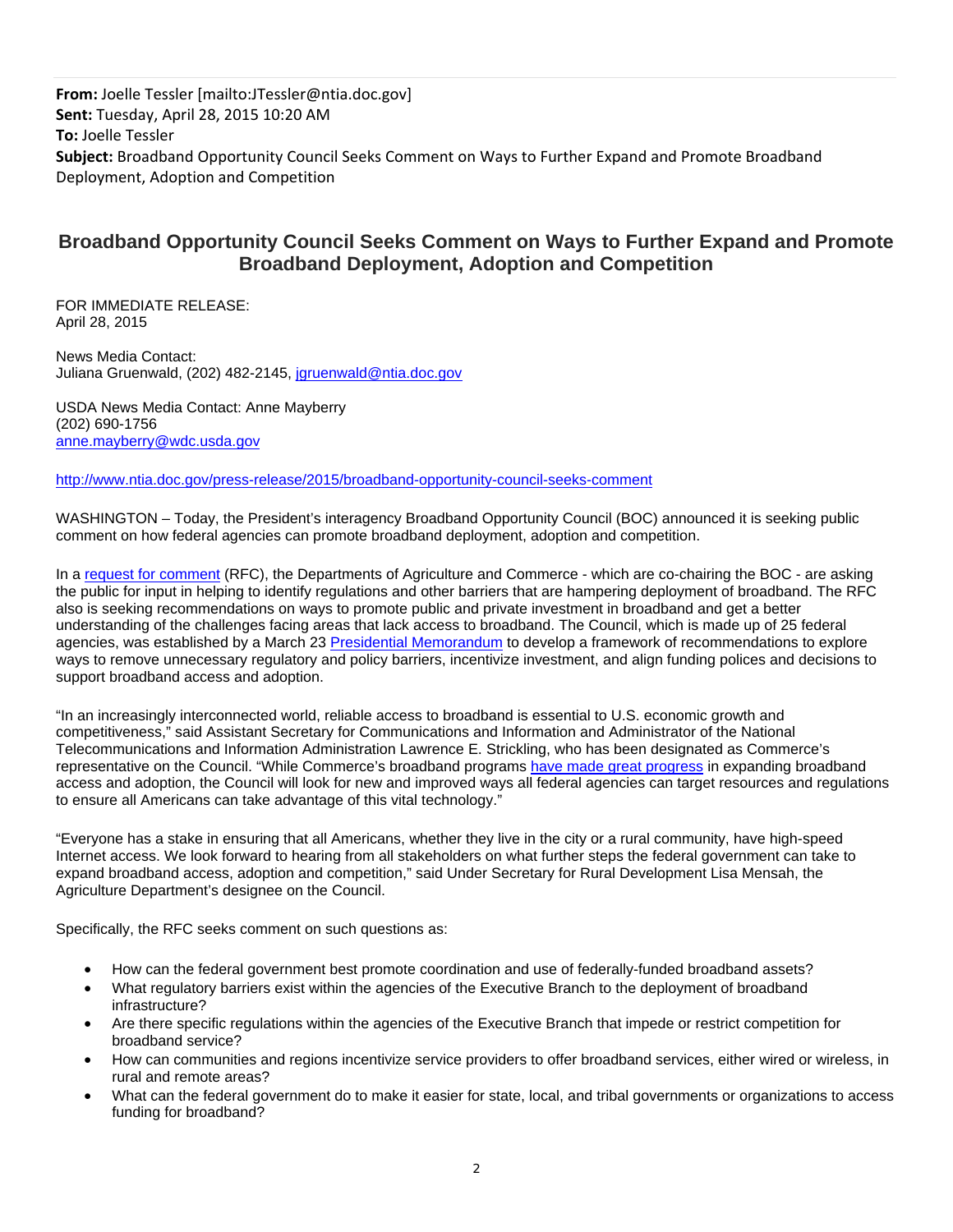The deadline for submitting comments is June 10, 2015. Written comments can be submitted by email to BOCrfc2015@ntia.doc.gov or by mail to the National Telecommunications and Information Administration, U.S. Department of Commerce, 1401 Constitution Avenue NW, Room 4626, Attn: Broadband Opportunity Council, Washington, DC 20230.

Joelle Tessler Manager of Stakeholder Relations and Outreach National Telecommunications and Information Administration U.S. Department of Commerce jtessler@ntia.doc.gov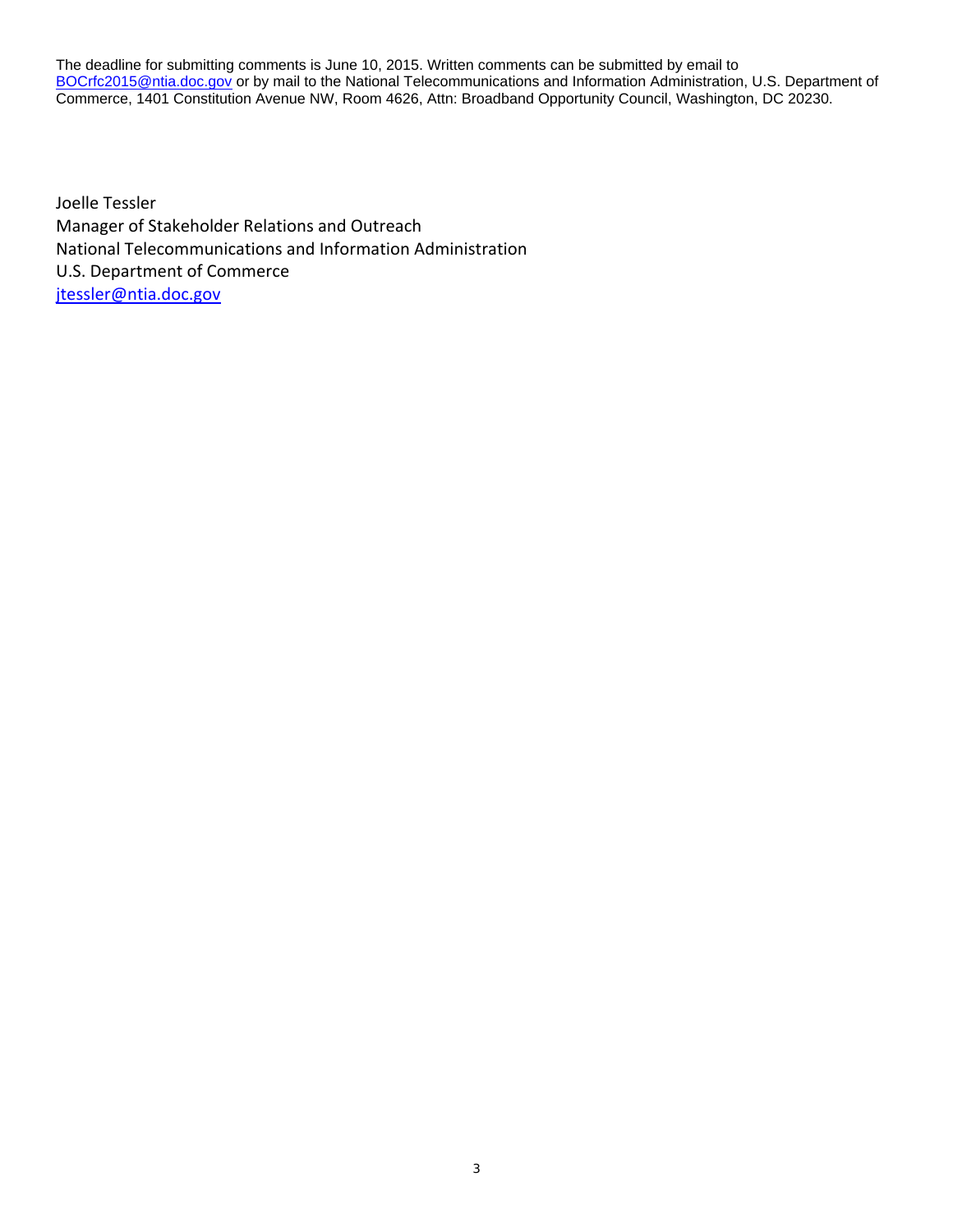

Governor Charlie Crist

Secretary Linda H. South

# **NATIONAL BROADBAND AND THE NATIONAL INTELLIGENT TRANSPORTATION SYSTEMS PROGRAM (ITS)**

To achieve the goals of the Recovery Act in creation of a national broadband plan and broadband network that provides greater broadband capacity, availability and benefit to the country, we propose an opportunity for the FCC's consideration during development of the National Broadband Plan for Congress.

There are idle fiber network assets in each state funded by Federal programs in support of the Intelligent Transportation Systems (ITS). These assets can accelerate and lower the costs of broadband services. There are barriers in federal ITS rules that prohibit the use of these assets beyond ITS. We suggest that the FCC, through Inter-Agency cooperation, amend rules to allow State DOT's the ability to work with designated State authorities charged to provide broadband services to anchor institutions to utilize idle fiber or microwave network capacity that is available in State DOT ITS networks.

The federally funded ITS program since 1991 has provided states with funding for broadband telecommunications infrastructure as well as other technology in support of ITS applications that are critical to efficient operation of the highway system in the country. Through this paper using Florida as an example, we try to illustrate the idle capacity that we believe should be leveraged as part of the National Broadband Plan to provide broadband to anchor institutions.

In our role as the provider of broadband services to anchor institutions in Florida, the Department of Management Services has researched the USDOT ITS program and Florida's DOT ITS implementation to determine the extent of idle telecommunications capacity of fiber optic communication systems in Florida.

From our research we have found that Florida DOT ITS has deployed up to 96 fiber strands when implementing the network. The Florida DOT ITS office has informed us that this idle network capacity cannot be used for any purposes outside of ITS applications due to Federal Highway Administration (FHWA) rules. And to do so would jeopardize funding or require the State to pay the funding back if they were. The result is that while we seek to create broadband capacity with Stimulus funding, the State appears to have idle capacity already in place. Thus we may not be able to leverage all potential economies of scale benefits for the advancement of broadband service to anchor institutions in Florida.

Federal and State DOTs have worked together enabling right of way access through resource sharing agreements. These efforts stop short of addressing the idle capacity in the ITS Telecommunications infrastructure as another asset that could be leveraged to meet the broadband goals of the country.

In this paper we are providing supporting information that we believe will be useful to the FCC to pursue this opportunity. We welcome the opportunity to work with the FCC as you evaluate the options. Below we have provided an email from a Local Federal Highway Safety Administration representative regarding our request for ITS asset use, ITS history, ITS documentation, ITS reference links as well as Florida ITS specific information. We would welcome the opportunity to work with you to further this effort.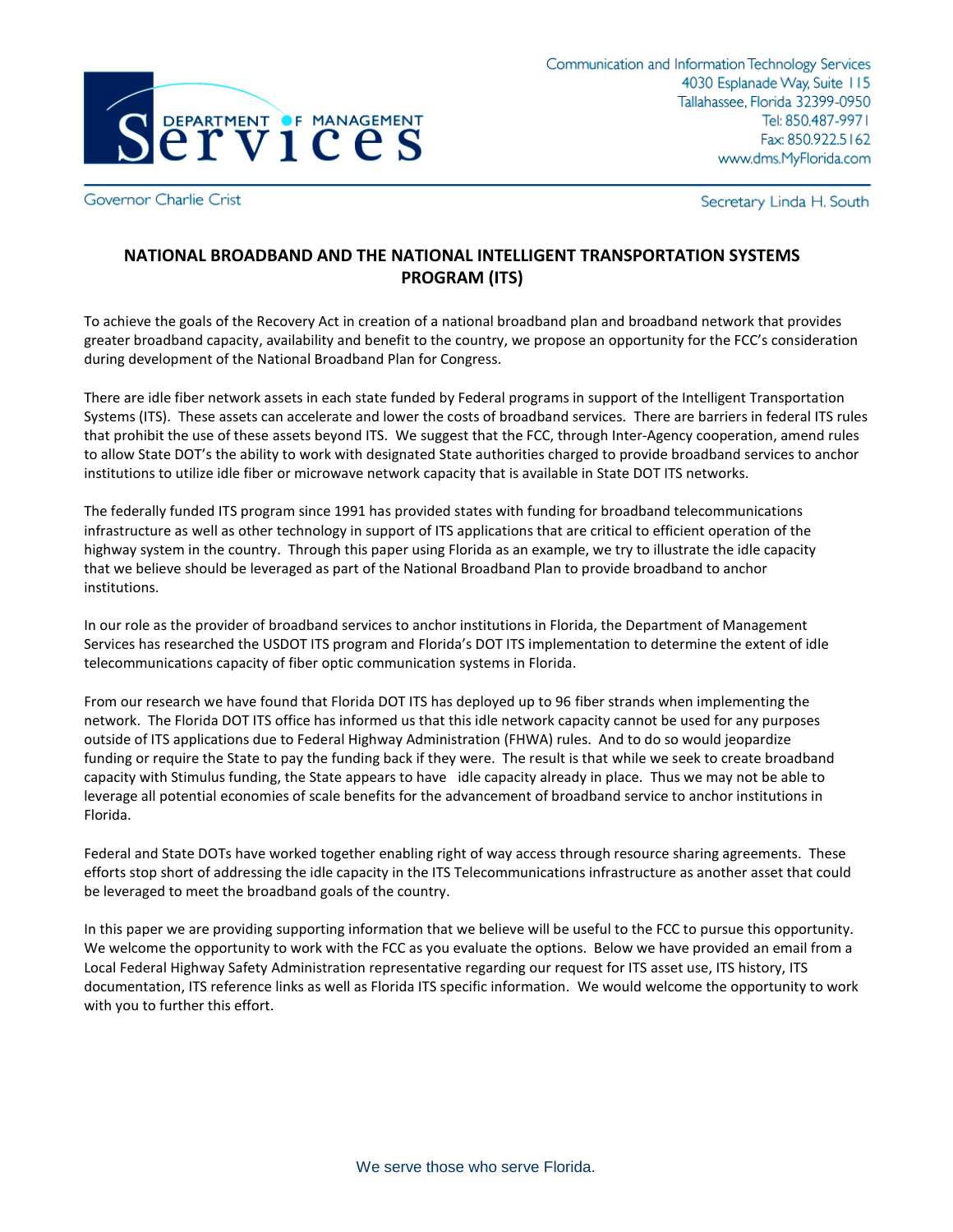## **SUPPORTING REASEARCH INFORMATION**

## **Interpretation of FHWA rules regarding use of ITS infrastructure:**

*If Federal money is used to implement a facility (e.g. a communications network) then FHWA regulations require that the facility usage should be limited to transportation purposes. The basis for this is drawn from Title 23; which states in essence that the Highway Trust Funds are for Transportation Purposes. This means if there is excess capacity in the infrastructure installed, the non-highway use would have to be paid back.* 

## **History of the Federal ITS Program**

The Intermodal Surface Transportation Efficiency Act of 1991 (ISTEA) established a Federal program to research, develop, and operationally test Intelligent Transportation Systems (ITS) and to promote their implementation. The program was designed to facilitate deployment of technology to enhance the efficiency, safety, and convenience of surface transportation, resulting in improved access, saved lives and time, and increased productivity.

ISTEA originally authorized \$659 million for ITS in fiscal years (FY) 1992–1997, with additional funds appropriated by Congress to the States, for a total of approximately \$1.2 billion. The *Transportation Efficiency Act for the 21st Century* (TEA-21) confirmed the direction of the ITS Program and authorized and appropriated a similar amount through FY 2003: \$603 million for research and development and \$679 million for deployment activities, for a total of \$1.282 billion. Because SAFETEA-LU was enacted in late FY 2005 (two years after the end of TEA-21) Congress provided a continuing budget for the ITS Program, appropriating \$220 million for continued research and development and \$244 million for deployment activities. Table ES.1 summarizes the allocation of financial resources over the course of the three authorizations.

| Table ES.1: Allocation of Congressional ITS Appropriations |              |               |                                      |              |              |  |
|------------------------------------------------------------|--------------|---------------|--------------------------------------|--------------|--------------|--|
|                                                            | <b>ISTEA</b> | <b>TEA-21</b> | <b>Continuing Funding SAFETEA-LU</b> |              | <b>Total</b> |  |
| <b>ITS Program Activity</b>                                | 1991-1997    | 1998-2005     | 2004-2005                            | 2006-2008    |              |  |
| <b>Research and Development</b>                            | \$659M       | \$603M        | \$220M                               | \$330M       | \$1.812B     |  |
| <b>Deployment</b>                                          | \$564M       | \$679M        | \$244M                               | Discontinued | \$1.487B     |  |
| Total                                                      | \$1.223B     | \$1.282B      | \$464M                               | \$330M       | \$3.299B     |  |

The ITS program carries out its goals through research and development, operational testing, technology transfer, training and technical guidance in the areas of intelligent vehicles, advanced traffic and transit management, commercial vehicle operations, public safety, traveler information, and intermodal freight.

US Department of Transportation ITS Telecommunications page:<http://www.its.dot.gov/telecom/index.htm>

US Department of Transportation ITS Resource sharing page: [http://www.its.dot.gov/telecom/tele\\_srguide.htm](http://www.its.dot.gov/telecom/tele_srguide.htm)

In 1991, ISTEA launched a program of research and testing of intelligent transportation systems, with a charge to U.S. DOT to investigate their effectiveness in solving congestion and safety problems, in addressing operating inefficiencies, and in reducing the environmental impact of growing travel demand.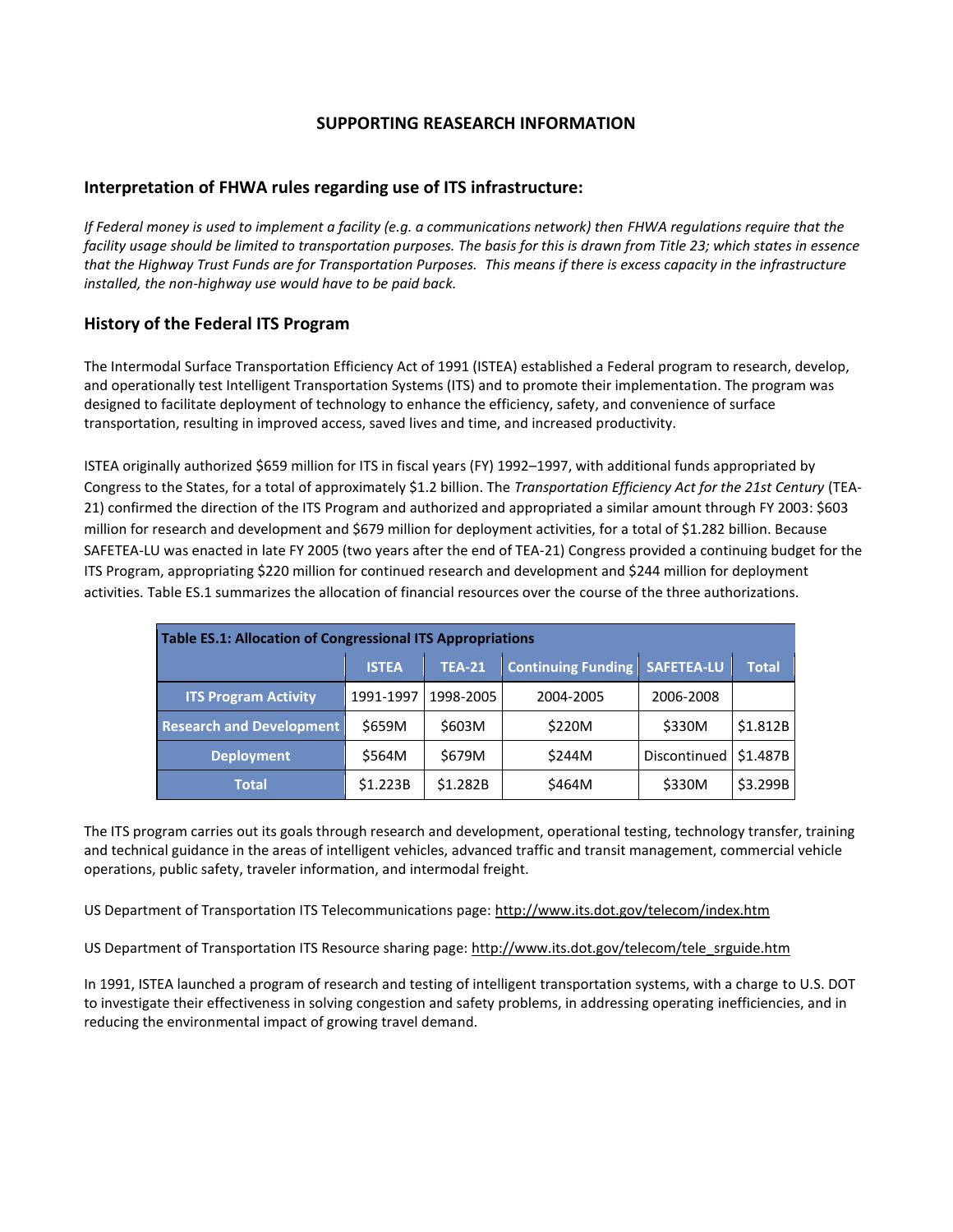In January of 1996, former Secretary of Transportation Peña set a 10-year national goal of building an ITS infrastructure that would support metropolitan travel management and safety needs. U.S. DOT set similar objectives for rural and commercial vehicle ITS applications. legislation launched an era of ITS infrastructure deployment by mainstreaming ITS funding eligibility under the National Highway System, Surface Transportation, and Congestion Mitigation and Air Quality programs, and by creating the ITS integration and commercial vehicle ITS infrastructure incentive programs. TEA-21 provides funding incentives for ITS deployment through two specific components: the ITS integration incentive program and the commercial vehicle ITS infrastructure incentive program. Together, these two programs help facilitate the integration of legacy systems, and hasten the mainstream deployment of integrated ITS technologies. During the 6 years of TEA-21 authorization, a total of \$679 million is devoted to incentive funding.

The National Highway System (NHS) comprises of approximately 163,000 miles (262,000 kilometers) of roadway, including the Interstate Highway System (46,837 miles) and significant rural and urban roads serving major population centers, international border crossings, intermodal travel facilities, and major travel destinations

Nearly 90 percent of the U.S. population lives within 5 miles (8 km) of an NHS roadway, as does nearly all of the urban areas with a population of more than 50,000 and 93 percent of urban areas with a population of between 5,000 and 50,000

Federal highway regulations already strongly encourage the accommodation of utility facilities along the existing right-ofway of highway projects. Additionally, current highway funding can be utilized to offset the cost of accommodating a utility, including the cost of buried "utility tunnels" to accommodate telecommunication lines.[xi] The Federal Highway Administration (FHA) estimates that 90 percent of the cost of deploying fiber in public rights of way along roadways is associated with digging up and repairing the road to install the buried fiber.[xii] Thus, it is both expedient and significantly cheaper to install conduit and fiber while a roadway is already being substantially repaired, reconstructed or built. Installing conduit and fiber in open trenches during road construction, costs between \$10,000 and \$30,000 per mile. Low-end construction costs for highways are around \$3 million per lane, per mile, although they can be substantially higher depending upon the area. Thus, adding fiber would increase highway construction costs by as little as 1 percent on average.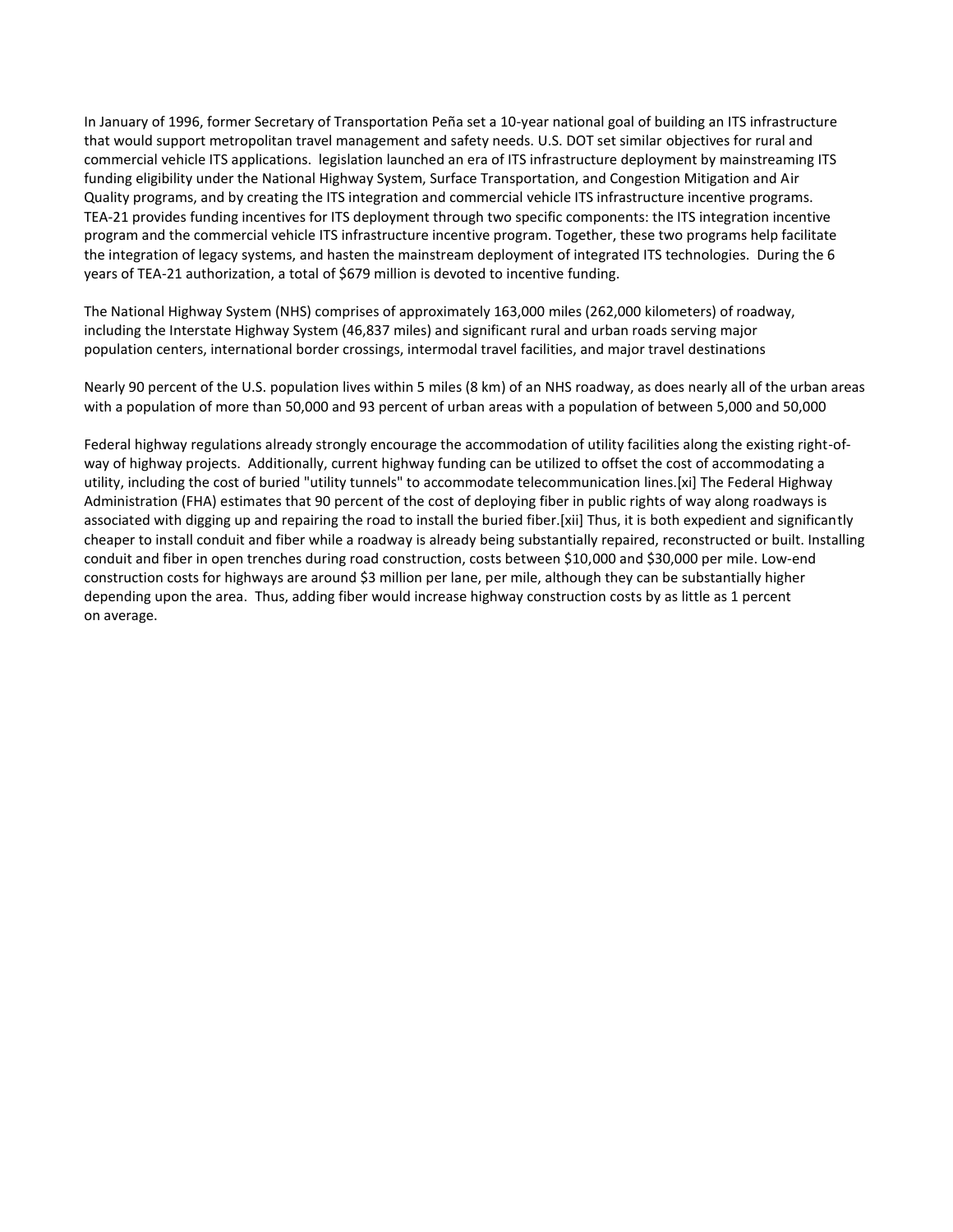#### **Florida DOT ITS Network**

As it has from the beginning, the ITS WAN continues to use District-installed fiber-optic facilities for backbone circuits. Although other technologies are used where fiber is not available (microwave and commercial metropolitan-area network), optical networking is the technology of choice for the ITS WAN. Advantages of optical circuits over other technologies include very high speed (bandwidth), low latency, freedom from weather-related disturbances, and immunity to electrical noise and lightning damage. These and other advantages of optical networking give the ITS WAN a very high degree of reliability and "uptime."

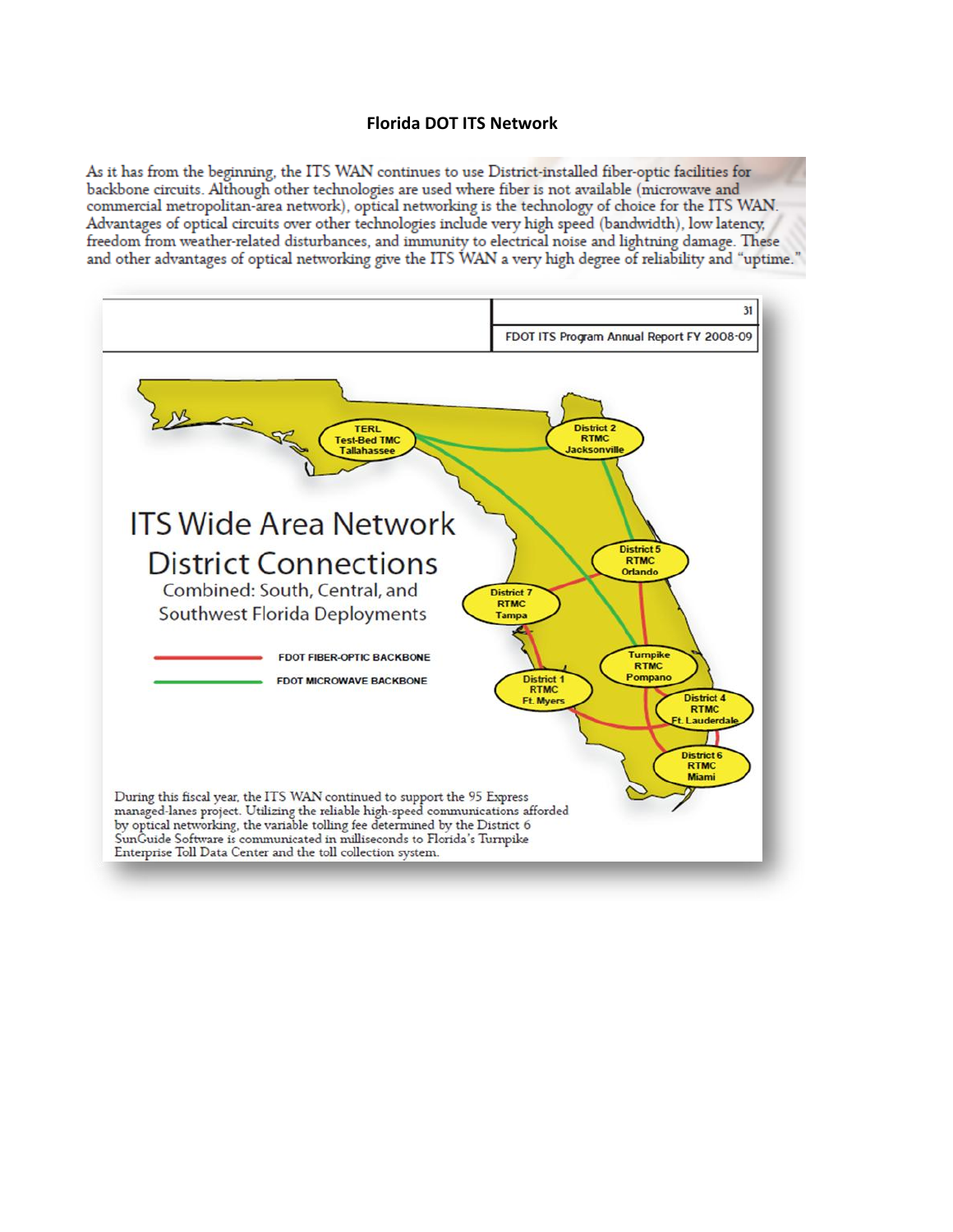

#### **Florida DOT ITS Microwave Network**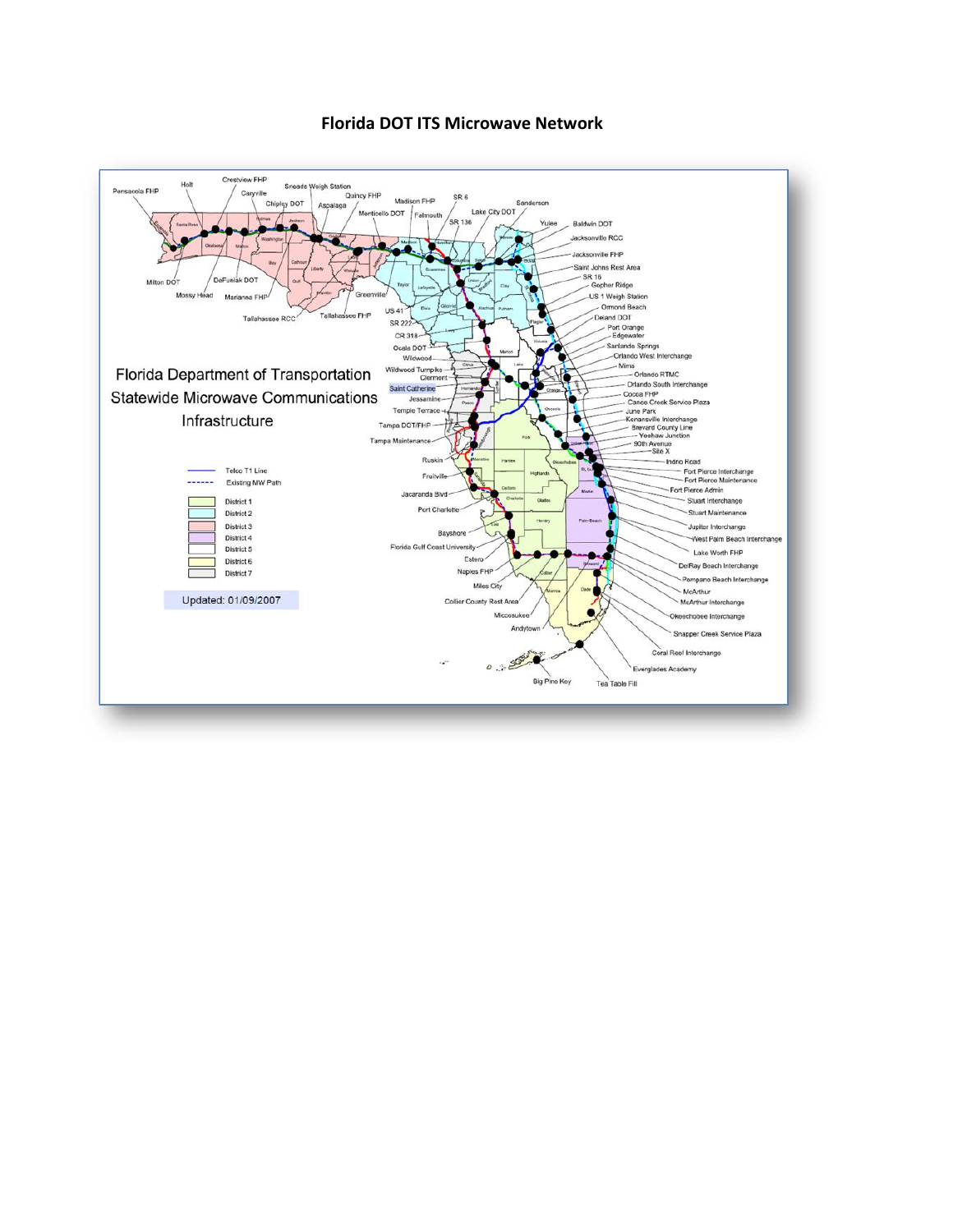

.

**Florida DOT ITS Video Monitoring Network**